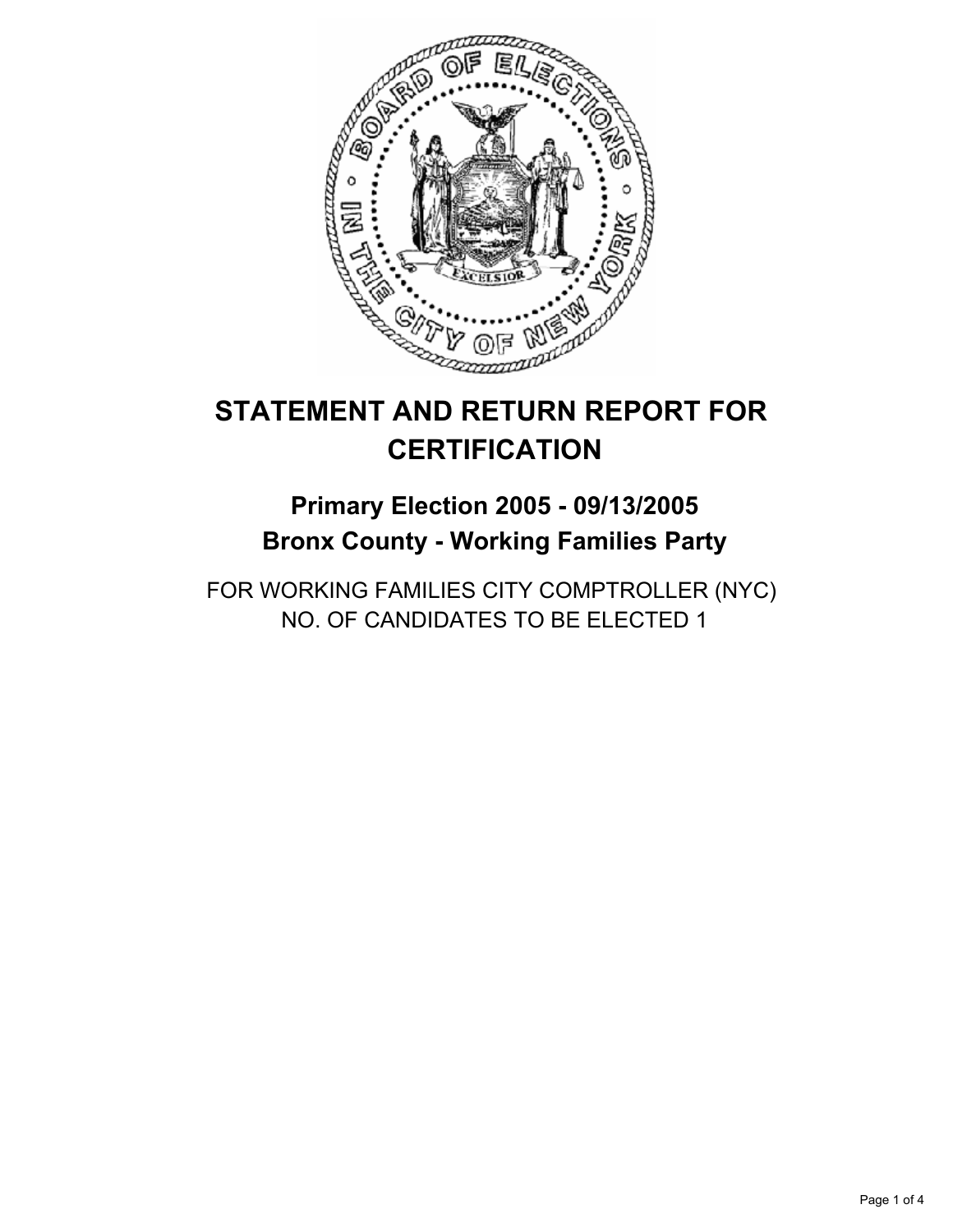

## **ASSEMBLY DISTRICT 76**

| <b>EMERGENCY</b>                   | 0            |
|------------------------------------|--------------|
| ABSENTEE/MILITARY                  | 0            |
| <b>AFFIDAVIT</b>                   | 0            |
| <b>ASSEMBLY DISTRICT 77</b>        |              |
| <b>EMERGENCY</b>                   | 3            |
| ABSENTEE/MILITARY                  | 0            |
| <b>AFFIDAVIT</b>                   | 0            |
| FERNANDO FERRER (WRITE-IN)         |              |
| WILLIAM C. THOMPSON JR. (WRITE-IN) | 1            |
| <b>TOTAL VOTES</b>                 | $\mathbf{2}$ |
| <b>ASSEMBLY DISTRICT 78</b>        |              |
| <b>EMERGENCY</b>                   | 0            |
| ABSENTEE/MILITARY                  | 0            |
| <b>AFFIDAVIT</b>                   | 0            |
| WILLIAM C. THOMPSON JR. (WRITE-IN) | 2            |
| <b>TOTAL VOTES</b>                 | 2            |
| <b>ASSEMBLY DISTRICT 79</b>        |              |
| <b>EMERGENCY</b>                   | 0            |
| ABSENTEE/MILITARY                  | 0            |
| <b>AFFIDAVIT</b>                   | 0            |
| <b>ASSEMBLY DISTRICT 80</b>        |              |
| <b>EMERGENCY</b>                   | 0            |
| ABSENTEE/MILITARY                  | 0            |
| <b>AFFIDAVIT</b>                   | 0            |
| <b>ASSEMBLY DISTRICT 81</b>        |              |
| <b>EMERGENCY</b>                   | 1            |
| ABSENTEE/MILITARY                  | 0            |
| <b>AFFIDAVIT</b>                   | 0            |
| WILLIAM C. THOMPSON JR. (WRITE-IN) | 2            |
| <b>TOTAL VOTES</b>                 |              |
| <b>ASSEMBLY DISTRICT 82</b>        |              |
| <b>EMERGENCY</b>                   | 0            |
| ABSENTEE/MILITARY                  | 0            |
| <b>AFFIDAVIT</b>                   | 0            |
| <b>ASSEMBLY DISTRICT 83</b>        |              |
| <b>EMERGENCY</b>                   | 0            |
| ABSENTEE/MILITARY                  | 0            |
| <b>AFFIDAVIT</b>                   | 0            |
| <b>ASSEMBLY DISTRICT 84</b>        |              |
| <b>EMERGENCY</b>                   | 1            |
| ABSENTEE/MILITARY                  | $\pmb{0}$    |
| <b>AFFIDAVIT</b>                   | 0            |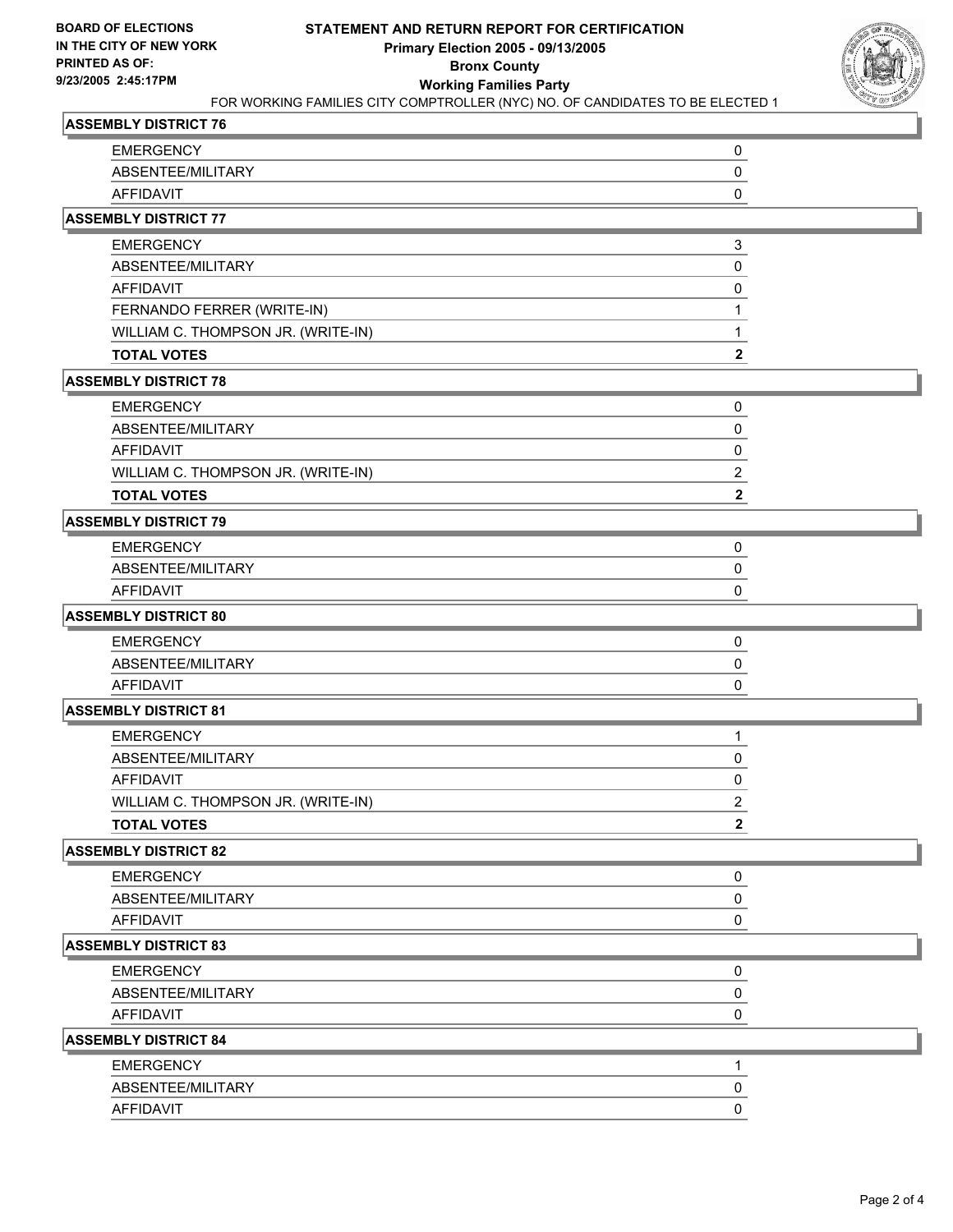

## **ASSEMBLY DISTRICT 85**

| <b>EMERGENCY</b>            |  |  |
|-----------------------------|--|--|
| ABSENTEE/MILITARY           |  |  |
| AFFIDAVIT                   |  |  |
| <b>ASSEMBLY DISTRICT 86</b> |  |  |
| <b>EMERGENCY</b>            |  |  |
| ABSENTEE/MILITARY           |  |  |
| AFFIDAVIT                   |  |  |
|                             |  |  |